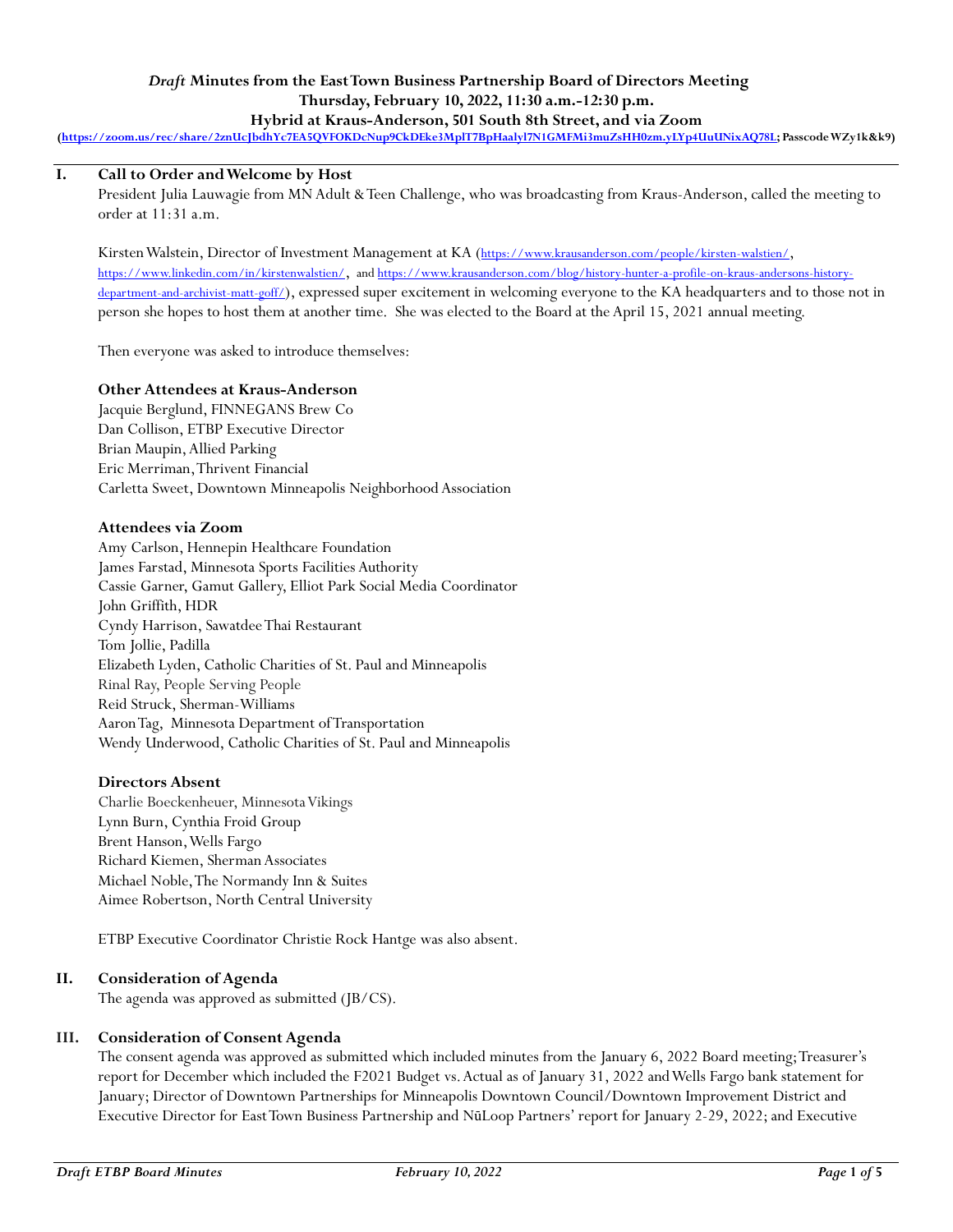Coordinator's report for the period 1/1/2022 to 1/31/2022 (CS/BM).

# **IV. Presentations**

**A. Catholic Charities at Elliot Park Project.** Wendy Underwood, Vice President of Social Justice Advocacy & Engagement (<https://www.linkedin.com/in/wendy-underwood-mba-8354942/>), explained she recently joined the Board to fill the open seat left by colleague Gina Licari. She and Elizabeth Lyden, Community Engagement & Partnerships Manager (<https://trailblazer.me/id/eklyden>) and member of Elliot Park Neighborhood Inc (<https://www.elliotpark.org/about>), are here to present this project which will also be presented at the February 17th ETBP business forum, so consider this a dry run and feel free to share any feedback.

Underwood then gave an overview of the journey they underwent leading up to this project. It was roughly 2 years ago when they began the process of purchasing the former Augustana Health Care Center at 1007 East 14th Street from Cassia (<https://www.startribune.com/catholic-charities-announces-new-65m-housing-project-in-downtown-minneapolis/565708852/>) because they needed more space to consolidate their day-to-day operations and have known for a while their long-term lease with St. Joan of Arc Church that manages Exodus Residence at 819 2nd Avenue South was coming to an end and they needed to provide a larger and better facility than the aging ER for its residents. That site has been sold to Aeon which they'll develop into an incredible new product later down the road.

During the pandemic they sold their long-time Administration Center at 1200 2nd Avenue South [the historic Architects and Engineers Building] across from the Minneapolis Convention Center, and they'll be moving their entire administrative and shared services staff into the 6-story newly renovated building in Elliot Park where they'll provide more than double the number of permanent supportive housing à la Dorothy Day model ([https://finance-commerce.com/2019/10/catholic-charities](https://finance-commerce.com/2019/10/catholic-charities-completes-100-million-dorothy-day-complex/)[completes-100-million-dorothy-day-complex/](https://finance-commerce.com/2019/10/catholic-charities-completes-100-million-dorothy-day-complex/)) than the current Exodus Residence, and an open drop-in clinic for residents and the community (<https://www.cctwincities.org/a-new-home-for-exodus/>). They're going to fill this 6-story building with life, love, and opportunity.

Entry to their new Administration Center will be on the 14th Street side and called Catholic Charities of Elliot Park, or simply referred to as Elliot Park. This is funded through a generous donation by the Frey Foundation (<https://www.freyfoundationmn.org/about>) who will be acknowledged. It's important to them to establish a sense of place, being a part of the neighborhood, and showing the quality of care and dignity they bring to people they serve right along the park (https://www.minneapolisparks.org/parks\_destinations/parks\_lakes/elliot\_park/). Also, there'll be a wing of the building dedicated to recuperative care run by Hennepin Healthcare for the Homeless and Dr. Danielle Robertshaw (<https://www.hennepinhealthcare.org/provider/danielle-robertshaw-md/>) is the energy behind it.

The separate private entrance for residents who have leases will be on 11th Avenue South and named Catholic Charities Endeavors. Formerly named Exodus 2 then E2 because it's the second version of Exodus Residence, it's intended to be inclusive and speaks to a sense of familiarity, safety, security, and honors each resident's journey. The team will be led by Susan Bernhardt (<https://www.zoominfo.com/p/Susan-Bernhardt/6206115730>) and Rachel Silver ([https://www.linkedin.com/in/rachel](https://www.linkedin.com/in/rachel-silver-mnm-mba-54267b2b/)[silver-mnm-mba-54267b2b/](https://www.linkedin.com/in/rachel-silver-mnm-mba-54267b2b/)) who were the powerhouse behind the Endeavors name and involved the residents bringing along that sense of empowerment. This site and team support people with complex medical needs and the elderly, so there's a variety of supportive services and they lead through trauma-informed care ([https://www.acesaware.org/ace-fundamentals/principles](https://www.acesaware.org/ace-fundamentals/principles-of-trauma-informed-care/)[of-trauma-informed-care/](https://www.acesaware.org/ace-fundamentals/principles-of-trauma-informed-care/)) best practices.

Because they're not immune to the supply chain challenges, their schedule has changed and they'll be moving some staff in before residents. They'll have a Certificate of Occupancy inApril, and some of their permanent shared services will move in May and starting Memorial weekend there'll be a 2-week period of moving residents from the old location into the new and they'll be seeking groups of volunteers to help so when that resource becomes available, she'll share the information. After June, the rest of them who will be working hybrid from this location will start to move in. They'll have all 178 residents in place by the end of October.

They're planning on a few community engagement opportunities and tours so that neighbors, residents, and staff get to know each other and learn about the amenities – Dan will do the final video tour – and they're planning their annual employment engagement appreciation day to be at the Elliot Park as well as other events to connect with the community.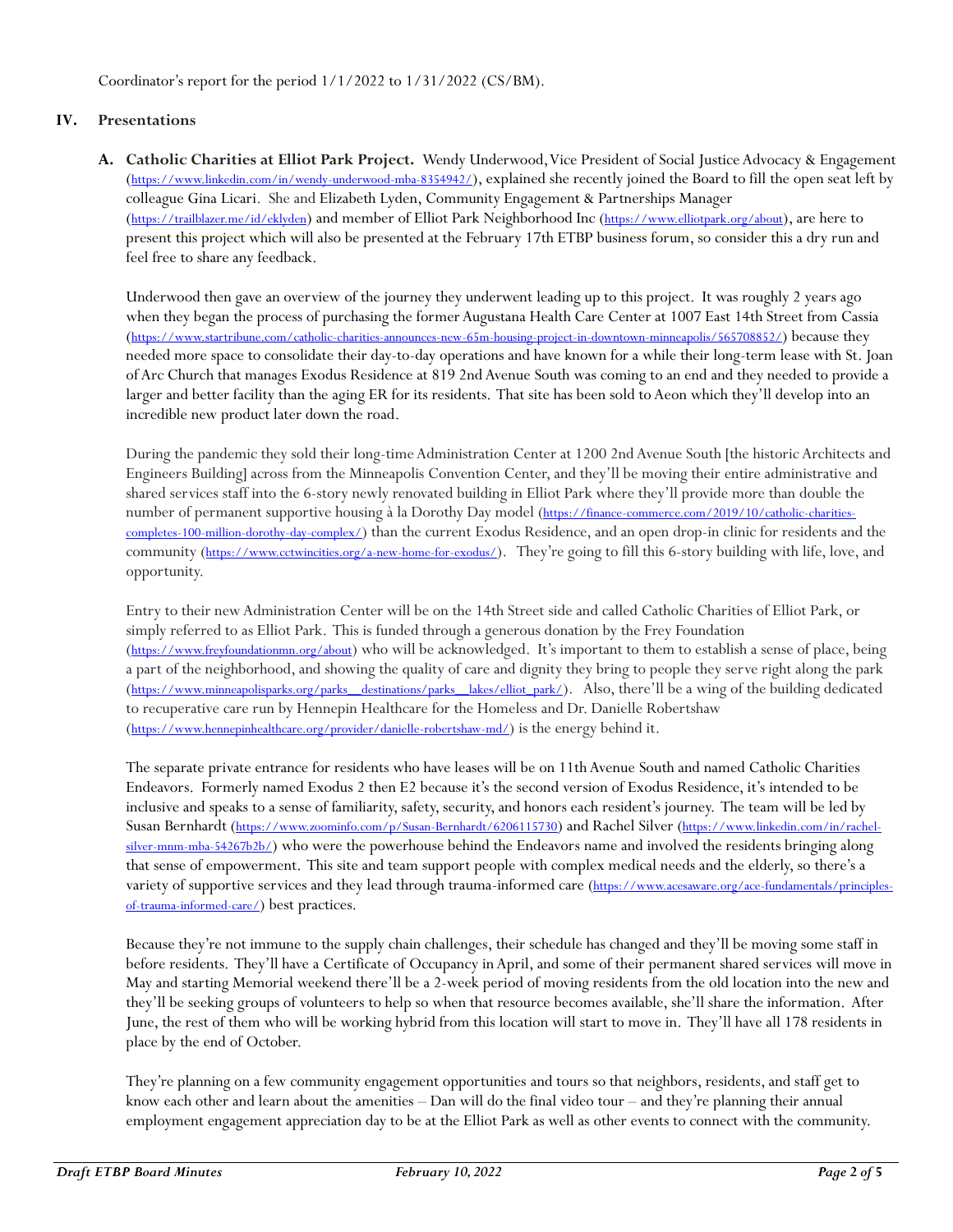Then in response to questions, she advised due to security purposes guests are limited and are not allowed to stay overnight. To deal with drugs and crime, thwart predatory behavior observed around their Opportunity Center at 740 East 17th Street and prevent it from spilling over into the park, they have invested in EPNI's Chicago Avenue Safety Initiative ([https://www.elliotpark.org/april\\_e\\_news](https://www.elliotpark.org/april_e_news)), increased lighting, worked with the City to remove the bus shelter, do their best on relationships with law enforcement, and signed together with renters a Quality of Life document. Lyden added at the January EPNI BLUH meeting (*https://www.elliotpark.org/january*\_bluh\_meeting\_update), they introduced a Good Neighborhood Agreement, a non-legal document to establish clear expectations and line of communications with stakeholders within the neighborhood. They've been in contact with Jono Cowgill, the former District 4 Park Commissioner ([https://www.minneapolisparks.org/about\\_us/leadership\\_and\\_structure/jono\\_cowgill/](https://www.minneapolisparks.org/about_us/leadership_and_structure/jono_cowgill/)) and Elizabeth Shaffer, the current District 4 Park Commissioner ([https://www.minneapolisparks.org/about\\_us/leadership\\_and\\_structure/park-board-commissioners/commissioner-elizabeth](https://www.minneapolisparks.org/about_us/leadership_and_structure/park-board-commissioners/commissioner-elizabeth-shaffer/)[shaffer/](https://www.minneapolisparks.org/about_us/leadership_and_structure/park-board-commissioners/commissioner-elizabeth-shaffer/)) and have had conversations with the Chicago Avenue Safety Initiative established by former EPNI Executive Director Vanessa Haight to clarify some of the misconceptions about causation versus correlation issues. Because the people they serve by and large are people who are trying to access resources, and having more traffic of people invested in the community (i.e., CC staff and their CEO who will be officing in the building), they have arrived at a place of optimism. There'll be more people living there with more eyes paying attention, and their program is going to be permanent housing filled with people who are invested in keeping their area safe and not causing problems.

**B. MnDOT I-35W North Gateway Study.** Dan advised he knows Aaron Tag, West Area Engineer and Project Manager for this study (<https://www.linkedin.com/in/aaron-tag-4832b661/>), through his service on NūLoop Partners' Equity and Climate Work Groups for the redevelopment of the Root District ([https://www.nulooppartners.org/wp-content/uploads/2021/08/North-Loop-Root-](https://www.nulooppartners.org/wp-content/uploads/2021/08/North-Loop-Root-District-Development-Frameworks-2021-EMAIL.pdf)[District-Development-Frameworks-2021-EMAIL.pdf](https://www.nulooppartners.org/wp-content/uploads/2021/08/North-Loop-Root-District-Development-Frameworks-2021-EMAIL.pdf)). MnDOT has been active in community engagement and hold events as creative as dinner on bridges when they're reopened, and even former Commissioner Charlie Zelle made a presentation at Finnegans (<https://www.startribune.com/charlie-zelle-prepares-to-leave-post-as-head-of-minnesota-department-of-transportation/503692992/>).

Tag advised this project goes from downtown Minneapolis up to County Road C in Roseville (<http://www.dot.state.mn.us/metro/projects/i35w-north-gateway/>), a bridge-intensive section of I-35W, 47 total. Last fall, they opened the E-ZPass project, formerly MnPASS ([http://www.dot.state.mn.us/metro/projects/35wnorthmnpass/](http://www.dot.state.mn.us/metro/projects/35wnorthmnpass/%0bindex.html) [index.html](http://www.dot.state.mn.us/metro/projects/35wnorthmnpass/%0bindex.html)) to the north from Lino Lakes down to Roseville, and the 35W@94 project (<https://www.dot.state.mn.us/35w94/>) to the south from downtown to 43rd Street, a project he worked on, so they've essentially rebuilt I-35W from Lino Lakes down to Burnsville except for this section. Because the pavement is original from when it was built in the 1960s and 1970s, there'll be a need to make pavement improvements as well as major rehabilitation to a lot of those 47 bridges within this section of I-35W in the coming decades and that's what has brought them to this study.

They determined the purpose for this study by receiving feedback – a community engagement process that began in late 2018 when they held one-on-one interviews and meetings with community stakeholders and commuters throughout the corridor in the cities of Minneapolis, St. Anthony, Rosedale, and Lauderdale – and collecting data about what works and doesn't work about this section of I-35W, and they came up with the project needs, i.e., fix the assets (pavement and bridges), and create more reliable and safer trips especially in the southbound direction in the morning. Other items they took into consideration during the planning process include transit service and reliability, current and future land use, project funding and financial constraints, other regional planning and construction projects, community and neighborhood priorities, pedestrian and bicyclist safety and access, and sustainability.

As they were moving the project into 2020, a lot of events caused them to pause and give people space but they've been working behind the scenes on a lot of technical issues and this year they'll be coming back out with a lot more information and present the solutions to address the problems identified.

John Griffith, Senior Project Manager at HDR (<https://www.linkedin.com/in/john-griffith-72819a2a/>), acknowledged I-35W is a barrier and one of the things they want to do is reach out to the communities of Minneapolis, St. Anthony, Rosedale, and Lauderdale and start to define what they can do differently and more creatively with those opportunities within the parameters of funding mechanisms to make that environment more inviting to people who use it, so when they go into neighborhood meetings they'll focus on improving the high-stress crossings. Over the next several months they'll take those needs and develop solutions, and then bring it back to the community by summer/early fall to determine if they got it right. When they get confirmation, they'll start the environmental process of the preferred alternative that eventually will be the roadmap MnDOT will move forward with on future projects. Currently, there isn't funding for a major project like we saw to the north or south, but as projects come due they'll have that roadmap.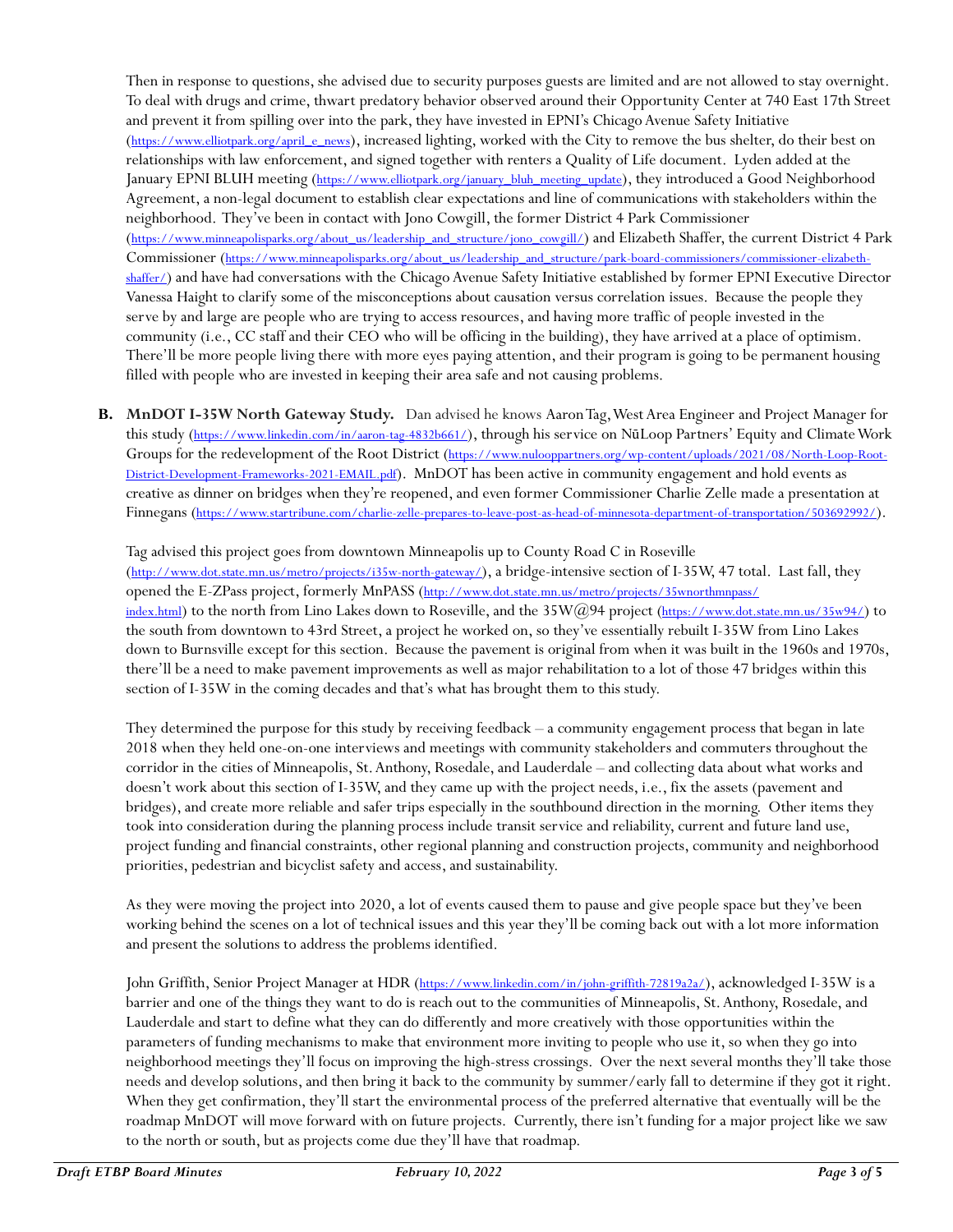If anyone has questions, Tag can be reached at [Aaron.Tag@state.mn.us](mailto:Aaron.Tag@state.mn.us) and Griffith can be reached at [John.Griffith@hdrinc.com](mailto:John.Griffith@hdrinc.com).

### **V. Action Item: Consideration of Final Revised ETBP Mission, Vision, and Community Pillars**

Dan explained the minor changes made since the January 6th Board meeting and noted its importance as a framework for conversations with the community.

Then he highlighted that James Farstad is working on hosting us at U.S. Bank Stadium for the annual meeting, and he's working with a smaller group on the program. There'll be presentations by stadium partners, i.e., MSFA, Minnesota Vikings, Aramark, and instead of having a guest speaker, he would love to have Board members talk about the Mission, Vision, and Community Pillars. Rinal Ray and Wendy Underwood worked on the Multifaceted statement and the essence of what they contributed is intact, and he and Amy Carlson reached out to Aida Winona Strom ([https://www.hennepinhealthcare.org/support-services/american-indian](https://www.hennepinhealthcare.org/support-services/american-indian-advocacy/)[advocacy/](https://www.hennepinhealthcare.org/support-services/american-indian-advocacy/) an[d https://www.linkedin.com/in/aida-strom-37b5921b8/](https://www.linkedin.com/in/aida-strom-37b5921b8/)), an incredible Native American community leader in healthcare who gave them coaching on the Vibrant statement. He thanked everyone who has helped on wordsmithing it over the last several months.

Thereafter, the final draft was approved as presented (JF/CS).

## **VI. Updates**

# **A. Executive Director's Monthly Report**

- **1. First Church of Christ Scientist in Elliot Park.** Hunt Associates and Washington-based Weidner Apartment Homes, developers of an adjacent mixed-use project (<https://www.thegatsbylife.com/>), bought this property with initial plans for restoration, then later because of the cost asked for permission to demolish but was denied by the Minneapolis Heritage Preservation Commission. Now the Appeals Court says the HPC erred ([https://www.startribune.com/court](https://www.startribune.com/court-minneapolis-first-church-christ-scientist-deteriorating-demoliation-demolish/600132608/)[minneapolis-first-church-christ-scientist-deteriorating-demoliation-demolish/600132608/](https://www.startribune.com/court-minneapolis-first-church-christ-scientist-deteriorating-demoliation-demolish/600132608/)).
- **2. Proposed Apartments at SEC 5th Avenue and 7th Street.** This was the last parcel in Thrivent Financial's multiblock redevelopment that began with a purchase agreement with local restaurateur John McCarty for mixed-use and now the new developer has nixed mix ([https://www.bizjournals.com/twincities/news/2021/12/07/wisconsin-developer-buys](https://www.bizjournals.com/twincities/news/2021/12/07/wisconsin-developer-buys-downtown-site.html)[downtown-site.html](https://www.bizjournals.com/twincities/news/2021/12/07/wisconsin-developer-buys-downtown-site.html)).
- **3. Block 1 Liner Parcel Residential Tower at 700 South 4th Street.** Ryan Companies announced they're going ahead with their plans for a mixed-use residential tower ([https://www.startribune.com/u-s-bank-stadium-to-get-new-neighbor-a-](https://www.startribune.com/u-s-bank-stadium-to-get-new-neighbor-a-342-unit-apartment-tower/600128893/?refresh=true)[342-unit-apartment-tower/600128893/?refresh=true](https://www.startribune.com/u-s-bank-stadium-to-get-new-neighbor-a-342-unit-apartment-tower/600128893/?refresh=true)) on the remaining sliver of land of their 5-block Downtown East developments (<https://www.ryancompanies.com/project/downtown-east>).
- **4. Business Forum Updates.** February 17th's topic will be *Setting the City of Minneapolis' Priorities for Economic Recovery* at Sawatdee Thai Restaurant; and March 17th's topic will be *Young Professionals in the Marketplace* at the FINNOVATION Lab.
- **5. Mask Mandate.** He has literally just learned that the Mayor has lifted the mask mandate for hospitality venues as of 10:00 a.m. this morning (<https://www.minneapolismn.gov/news/2022/february/mayor-frey-lifts-local-mask-mandate/>).
- **6. Friends of the Falls** are having Community Conversations ([https://thefalls.org/event/community-conversation-a-story](https://thefalls.org/event/community-conversation-a-story-disrupted-indigenous-perspectives/)[disrupted-indigenous-perspectives/](https://thefalls.org/event/community-conversation-a-story-disrupted-indigenous-perspectives/)) to shape the future of the Upper Lock.
- **B. Downtown Minneapolis Neighborhood Association.** See Carletta's report on the Board Members Only page to learn about the projects the Land Use Committee has been reviewing since the last ETBP Board meeting.
- **C. Elliot Park Neighborhood Association.** No report was given because Vanessa Haight has taken a new position and resigned from the ETBP Board. Dan is working with the EPNI Board to determine who'll be collaborating with us.